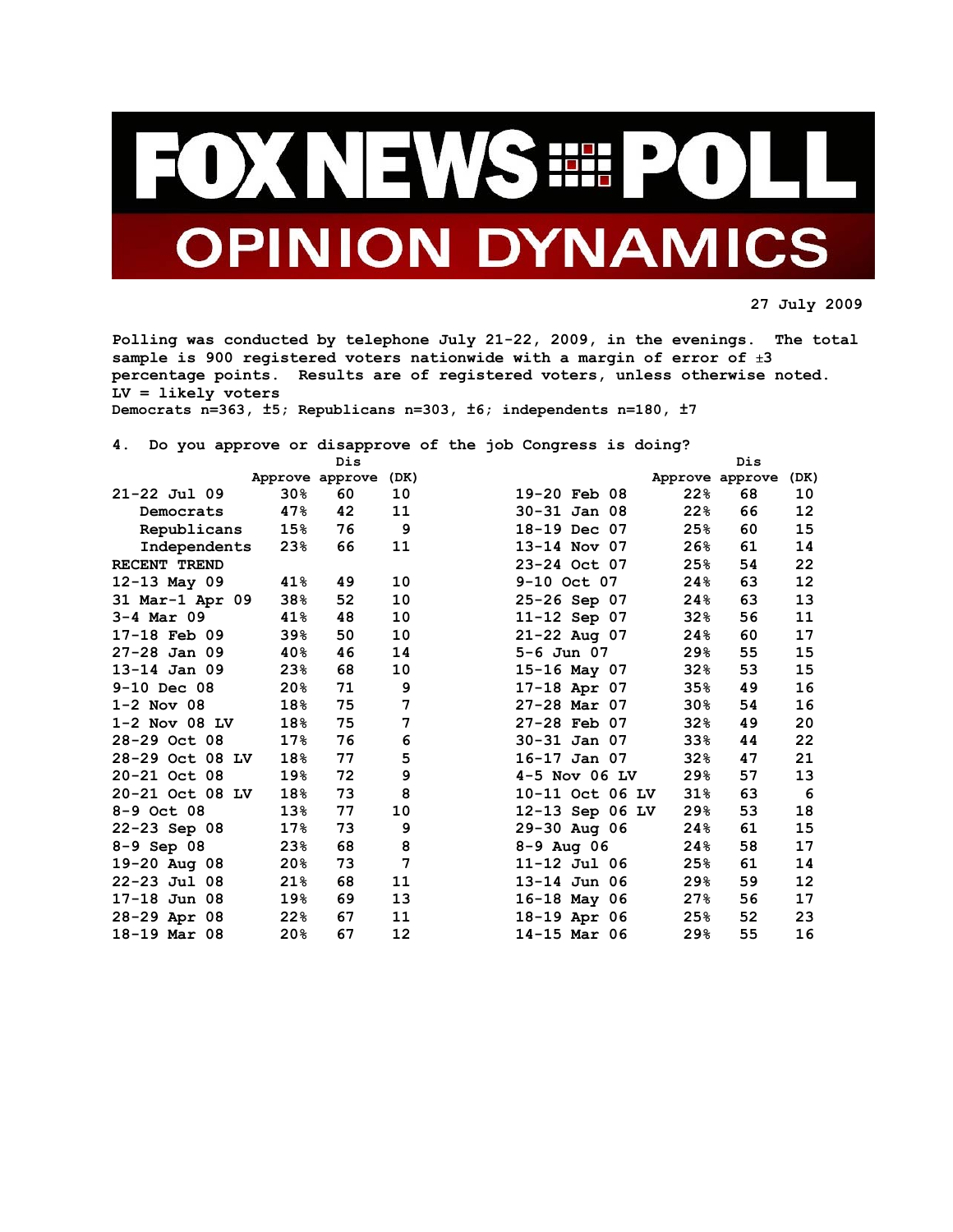**5. – 10. I'm going to read you the names of several individuals and institutions. Please tell me whether you have a generally favorable or unfavorable opinion of each one. If you've never heard of an individual or institution, please just say so. (RANDOMIZE) SCALE: 1. Favorable 2. Unfavorable 3. (Can't say) 4. Never heard of** 

|                      |        | Favor Unfav |     | Can't Never |                  |  | Favor  | Unfav       |                | Can't Never              |
|----------------------|--------|-------------|-----|-------------|------------------|--|--------|-------------|----------------|--------------------------|
|                      |        | able orable | say | heard       |                  |  | able   | orable      | say            | heard                    |
| Barack Obama         |        |             |     |             |                  |  |        |             |                |                          |
| 21-22 Jul 09         | 62%    | 33          | 5   |             | 20-21 Oct 08 RV  |  | 60%    | 34          | 6              |                          |
| Democrats            | 93%    | 5           | 2   |             | $8 - 9$ Oct 08   |  | 60%    | 34          | 7              | -                        |
| Republicans          | 25%    | 69          | 5   |             | 22-23 Sep 08     |  | 57%    | 33          | 10             | -                        |
| Independents         | 64%    | 28          | 7   | 1           | $8 - 9$ Sep 08   |  | 57%    | 36          | 7              | -                        |
| $9-10$ Jun 09        | 64%    | 30          | 6   | Ξ.          | 19-20 Aug 08     |  | 59%    | 35          | 6              | -                        |
| $22 - 23$ Apr 09     | 68%    | 27          | 5   |             | $22 - 23$ Jul 08 |  | 58%    | 33          | 8              |                          |
| 31 Mar-1 Apr 09      | 62%    | 32          | 6   | -           | $17-18$ Jun 08   |  | 58%    | 32          | 10             |                          |
| 17-18 Feb 09         | 68%    | 25          | 7   |             | 28-29 Apr 08     |  | 47%    | 42          | 11             | -                        |
| $13 - 14$ Jan 09     | 76%    | 15          | 9   | -           | 19-20 Feb 08     |  | 54%    | 33          | 12             | -                        |
|                      |        |             |     |             |                  |  |        |             |                |                          |
| $9-10$ Dec 08        | 68%    | 24          | 8   |             | 18-19 Dec 07     |  | 49%    | 33          | 15             | 3                        |
| $1-2$ Nov 08 LV      | 59%    | 38          | 3   | -           | 13-14 Nov 07     |  | 50%    | 34          | 11             | 4                        |
| $1-2$ Nov 08 RV      | 57%    | 39          | 4   | -           | $11 - 12$ Sep 07 |  | 51%    | 25          | 16             | 8                        |
| 28-29 Oct 08 LV      | 56%    | 40          | 3   | ۰.          | 26-27 Jun 07     |  | 46%    | 30          | 17             | 8                        |
| 28-29 Oct 08 RV      | 56%    | 40          | 4   | Ξ.          | 17-18 Apr 07     |  | 47%    | 23          | 19             | 11                       |
| 20-21 Oct 08 LV      | 60%    | 35          | 4   | -           | 30-31 Jan 07     |  | 41%    | 20          | 20             | 18                       |
|                      |        | Favor Unfav |     | Can't Never |                  |  | Favor  | Unfav       |                | Can't Never              |
|                      |        | able orable | say | heard       |                  |  |        | able orable | say            | heard                    |
| The Democratic Party |        |             |     |             |                  |  |        |             |                |                          |
| $21 - 22$ Jul 09     | 50%    | 41          | 9   | Ξ.          | 19-20 Feb 08     |  | 54%    | 36          | 10             |                          |
| Democrats            | 89%    | 6           | 5   |             | 25-26 Sep 07     |  | 50%    | 40          | 10             |                          |
| Republicans          | $11\%$ | 80          | 9   |             | $17-18$ Apr 07   |  | 49%    | 39          | 11             | 1                        |
| Independents         | 40%    | 44          | 16  | -           | $27-28$ Mar 07   |  | 51%    | 37          | 12             | $\mathbf{1}$             |
| 31 Mar-1 Apr 09      | 54%    | 38          | 7   |             | $16-17$ Jan 07   |  | $51\%$ | 35          | 13             | $\mathbf{1}$             |
| 28-29 Oct 08 LV      | 52%    | 44          | 5   |             | 10-11 Oct 06 LV  |  | 52%    | 38          | 10             | $\overline{\phantom{0}}$ |
| 28-29 Oct 08 RV      | 51%    | 43          | 6   | -           | $8 - 9$ Aug 06   |  | 47%    | 37          | 15             | $\overline{\phantom{0}}$ |
| 20-21 Oct 08 LV      | 53%    | 41          | 6   | Ξ.          | 13-14 Dec 05     |  | 45%    | 39          | 15             | 1                        |
| 20-21 Oct 08 RV      | 53%    | 40          | 7   | Ξ.          | 25-26 Oct 05     |  | 46%    | 37          | 16             | 1                        |
| $22 - 23$ Jul 08     | 50%    | 40          | 10  | ۰.          | 29-30 Mar 05     |  | 46%    | 38          | 16             | -                        |
|                      |        |             |     |             |                  |  |        |             |                |                          |
| 17-18 Jun 08         | 52%    | 37          | 10  | 1           | $21 - 22$ Jan 04 |  | 51%    | 33          | 16             |                          |
|                      |        | Favor Unfav |     | Can't Never |                  |  | Favor  | Unfav       |                | Can't Never              |
|                      |        | able orable | say | heard       |                  |  |        | able orable | say            | heard                    |
| The Republican Party |        |             |     |             |                  |  |        |             |                |                          |
| 21-22 Jul 09         | 36%    | 53          | 11  |             | 19-20 Feb 08     |  | 43%    | 46          | 11             |                          |
| Democrats            | $17\%$ | 75          | 8   |             | 25-26 Sep 07     |  | 44%    | 47          | 9              | 1                        |
| Republicans          | 67%    | 23          | 10  | -           | 17-18 Apr 07     |  | 42%    | 47          | 10             | $\mathbf{1}$             |
| Independents         | 26%    | 55          | 19  |             | 27-28 Mar 07     |  | 42%    | 49          | $\overline{9}$ |                          |
| 31 Mar-1 Apr 09      | 41%    | 50          | 10  |             | 16-17 Jan 07     |  | 39%    | 49          | 12             |                          |
| 28-29 Oct 08 LV      | 46%    | 50          | 4   |             | 10-11 Oct 06 LV  |  | 42%    | 50          | 7              | $\mathbf 1$              |
| 28-29 Oct 08 RV      | 45%    | 49          | 6   | -           | $8 - 9$ Aug 06   |  | 38%    | 51          | 11             | $\mathbf{1}$             |
| 20-21 Oct 08 LV      | 42%    | 50          | 7   | 1           | 13-14 Dec 05     |  | 43%    | 47          | 10             | 1                        |
| 20-21 Oct 08 RV      | 42%    | 49          | 8   | 1           | 25-26 Oct 05     |  | 42%    | 43          | 14             | 1                        |
| 22-23 Jul 08         | 38%    | 51          | 10  | 1           | 29-30 Mar 05     |  | 48%    | 38          | 13             |                          |
| 17-18 Jun 08         | 41%    | 48          | 11  | 1           | 21-22 Jan 04     |  | 49%    | 35          | 16             |                          |
|                      |        |             |     |             |                  |  |        |             |                |                          |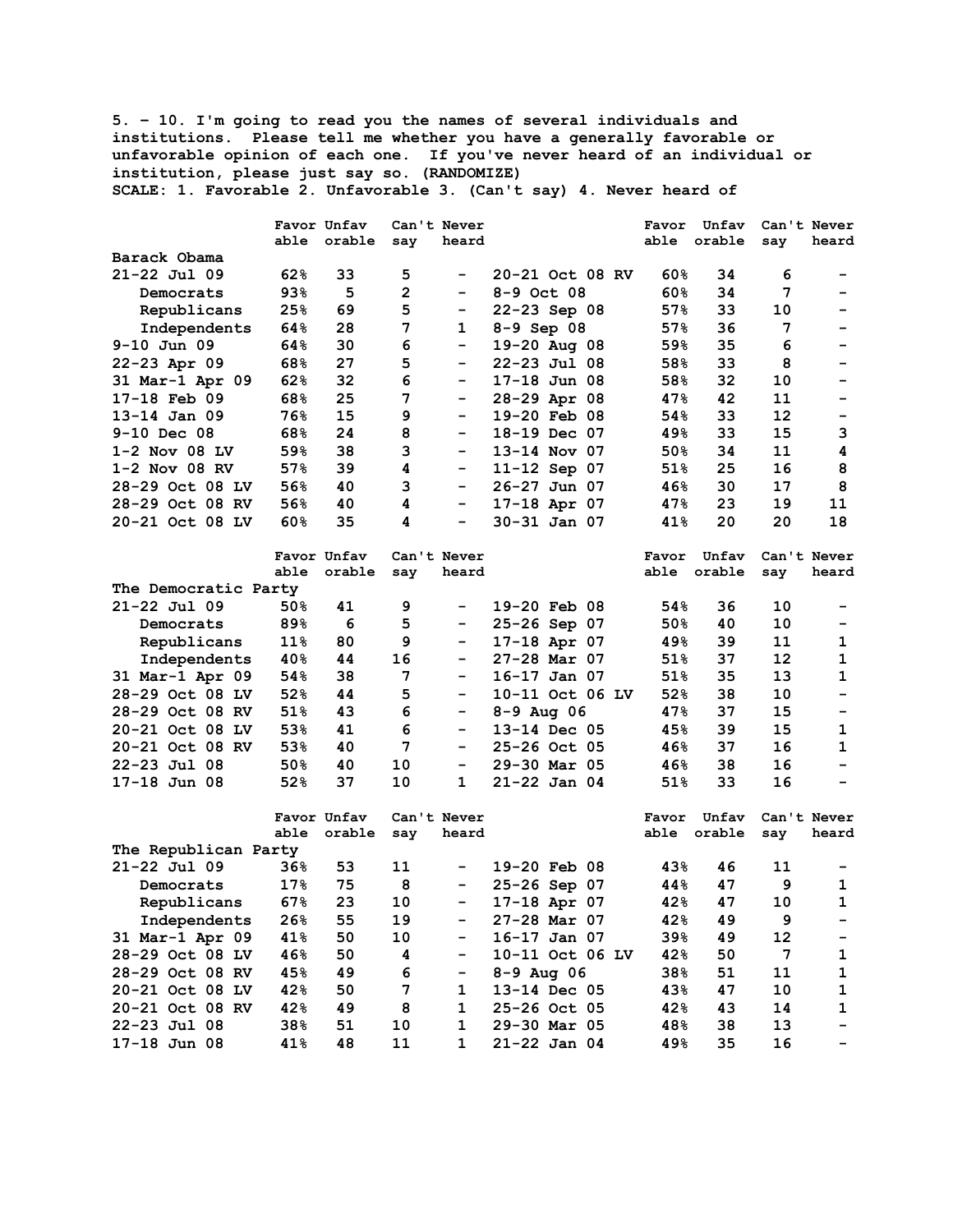|                 |                          | Favor Unfav | Can't Never |       |
|-----------------|--------------------------|-------------|-------------|-------|
|                 | able                     | orable      | say         | heard |
| Sonia Sotomayor |                          |             |             |       |
| 21-22 Jul 09    | 41%                      | 24          | 19          | 15    |
| Democrats       | 58%                      | 8           | 16          | 18    |
| Republicans     | 20%                      | 47          | 24          | 9     |
| Independents    | 44%                      | 19          | 19          | 18    |
| $9-10$ Jun 09   | 36%                      | 18          | 25          | 21    |
|                 |                          |             |             |       |
|                 |                          | Favor Unfav | Can't Never |       |
|                 | able                     | orable      | say         | heard |
| Nancy Pelosi    |                          |             |             |       |
| 21-22 Jul 09    | 29%                      | 47          | 14          | 10    |
| Democrats       | 48%                      | 21          | 17          | 14    |
| Republicans     | $10\mathrm{\textdegree}$ | 74          | 10          | 6     |
| Independents    | 24%                      | 52          | 13          | 10    |
| 9-10 Jun 09     | 29%                      | 47          | 13          | 11    |
| 27-28 Mar 07    | $37\%$                   | 31          | 13          | 19    |
| 16-17 Jan 07    | 33%                      | 24          | 23          | 20    |
| 10-11 Oct 06 LV | 19%                      | 26          | 13          | 43    |

|                  | able            | Favor Unfav<br>orable | say | Can't Never<br>heard |                  | Favor<br>able | Unfav<br>orable | Can't Never<br>heard<br>say |
|------------------|-----------------|-----------------------|-----|----------------------|------------------|---------------|-----------------|-----------------------------|
| Sarah Palin      |                 |                       |     |                      |                  |               |                 |                             |
| $21 - 22$ Jul 09 | 38 <sub>8</sub> | 51                    | 8   | 3.                   | 28-29 Oct 08 LV  | 49%           | 46              | 4                           |
| Democrats        | 17 <sub>8</sub> | 73                    | 7   | 3.                   | 28-29 Oct 08 RV  | 47%           | 47              | 5                           |
| Republicans      | 67%             | 21                    | 10  | 2                    | 20-21 Oct 08 LV  | 48%           | 44              | 6<br>$\overline{2}$         |
| Independents     | 33 <sub>8</sub> | 55                    | 7   | 5.                   | 20-21 Oct 08 RV  | 46%           | 44              | 8<br>$\overline{2}$         |
| 31 Mar-1 Apr 09  | 45%             | 45                    | 8   |                      | $8 - 9$ Oct 08   | 47%           | 42              | 11                          |
| $13 - 14$ Jan 09 | 49%             | 40                    | 9   | 2                    | $22 - 23$ Sep 08 | 47%           | 36              | 16<br>2                     |
| $1-2$ Nov 08 LV  | 45%             | 49                    | 5   |                      | $8 - 9$ Sep 08   | 54%           | 27              | 16<br>4                     |
| $1-2$ Nov 08 RV  | 46%             | 47                    | 5   | 1                    |                  |               |                 |                             |

**11. In the next congressional election in 2010, are you more likely to: SCALE: 1. Vote for the Democrat to help Barack Obama pass his policies and programs 2. Vote for the Republican to provide a check on Obama's power 3. (Too soon to say) 4. (Don't know/Refused)** 

|                  | $--$ Vote for $--$ |                       |    |          |
|------------------|--------------------|-----------------------|----|----------|
|                  | Democrat           | Republican (Too soon) |    | (DK/Ref) |
| $21 - 22$ Jul 09 | 43%                | 38                    | 15 | 4        |
| Democrats        | 82%                | 3                     | 13 | 2        |
| Republicans      | 5%                 | 83                    | 10 |          |
| Independents     | 34%                | 31                    | 24 | 11       |
| $12 - 13$ May 09 | 47%                | 35                    | 14 | 4        |
| Democrats        | 86%                | 6                     | 7  | 2        |
| Republicans      | 5 <sup>°</sup>     | 81                    | 11 | 3        |
| Independents     | 35%                | 31                    | 25 | 9        |
| $22 - 23$ Apr 09 | 46%                | 33                    | 17 |          |
|                  |                    |                       |    |          |